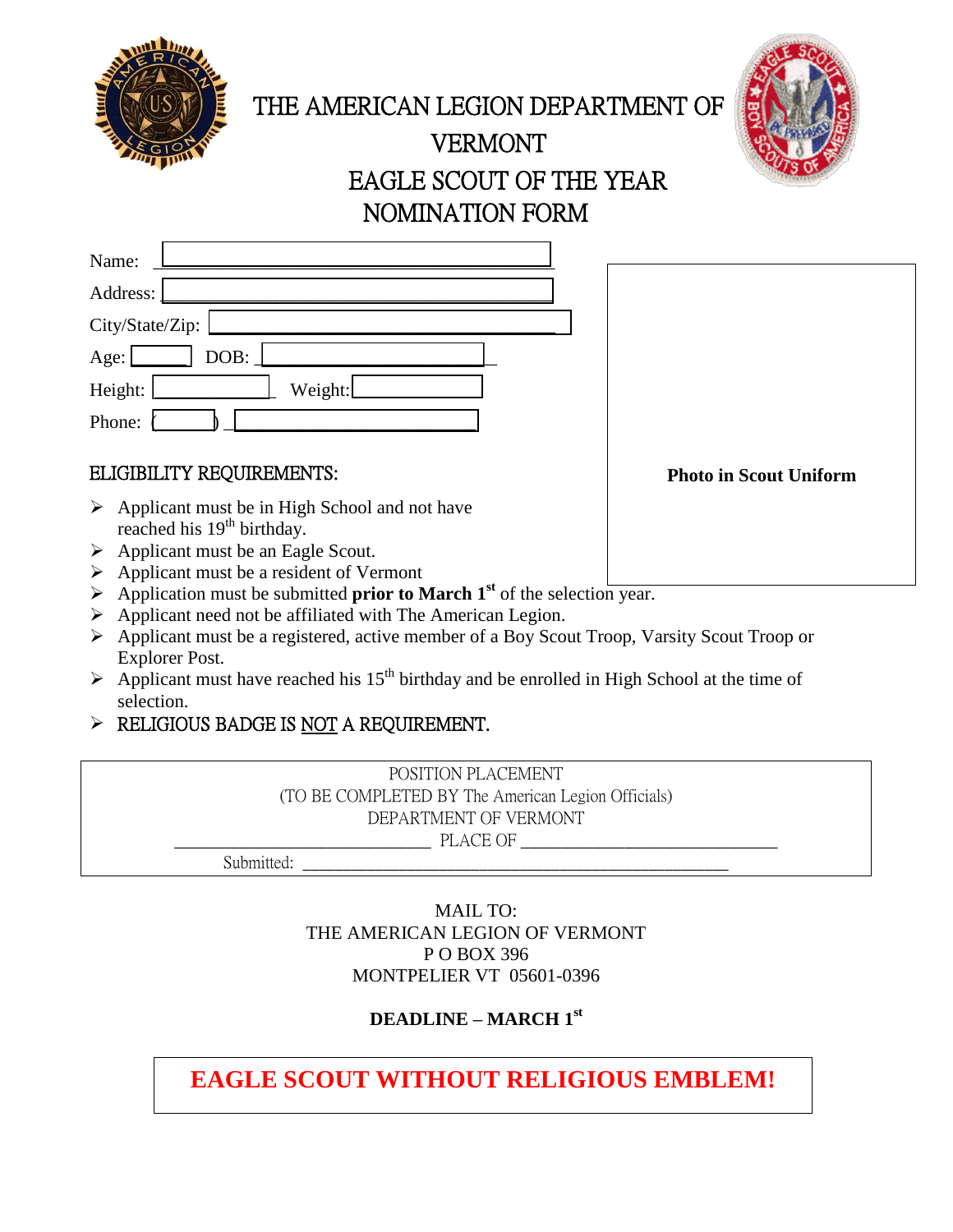The Scout who best meets the qualifications outlined in the Nomination Application will be selected as the VERMONT AMERICAN LEGION EAGLE SCOUT OF THE YEAR by the Department of Vermont Boy Scout Committee.

The Vermont American Legion Eagle Scout of the Year will receive a \$1,000 Award and participate in the Annual Convention in Vermont with his family.

| <b>INSTRUCTIONS FOR COMPLETING APPLICATION</b>                                                                                                  |  |
|-------------------------------------------------------------------------------------------------------------------------------------------------|--|
| Please print or type all information.                                                                                                           |  |
| SECTION A: HIGH SCHOOL RECORD                                                                                                                   |  |
| Note: Please attach a copy of your Official High School Transcript.                                                                             |  |
| Name of High School:<br>Grade:                                                                                                                  |  |
| In Upper $\Box$ % of Class # in Class: L<br>Grade Point Average:                                                                                |  |
| On one additional page $(8-1/2 \times 11'')$ , list activities participated in during high school and also list awards,                         |  |
| honors and recognition received.                                                                                                                |  |
| NOTE: The screening committee will only consider information provided on the first page of Attachment A, if<br>more than one page is submitted! |  |
|                                                                                                                                                 |  |

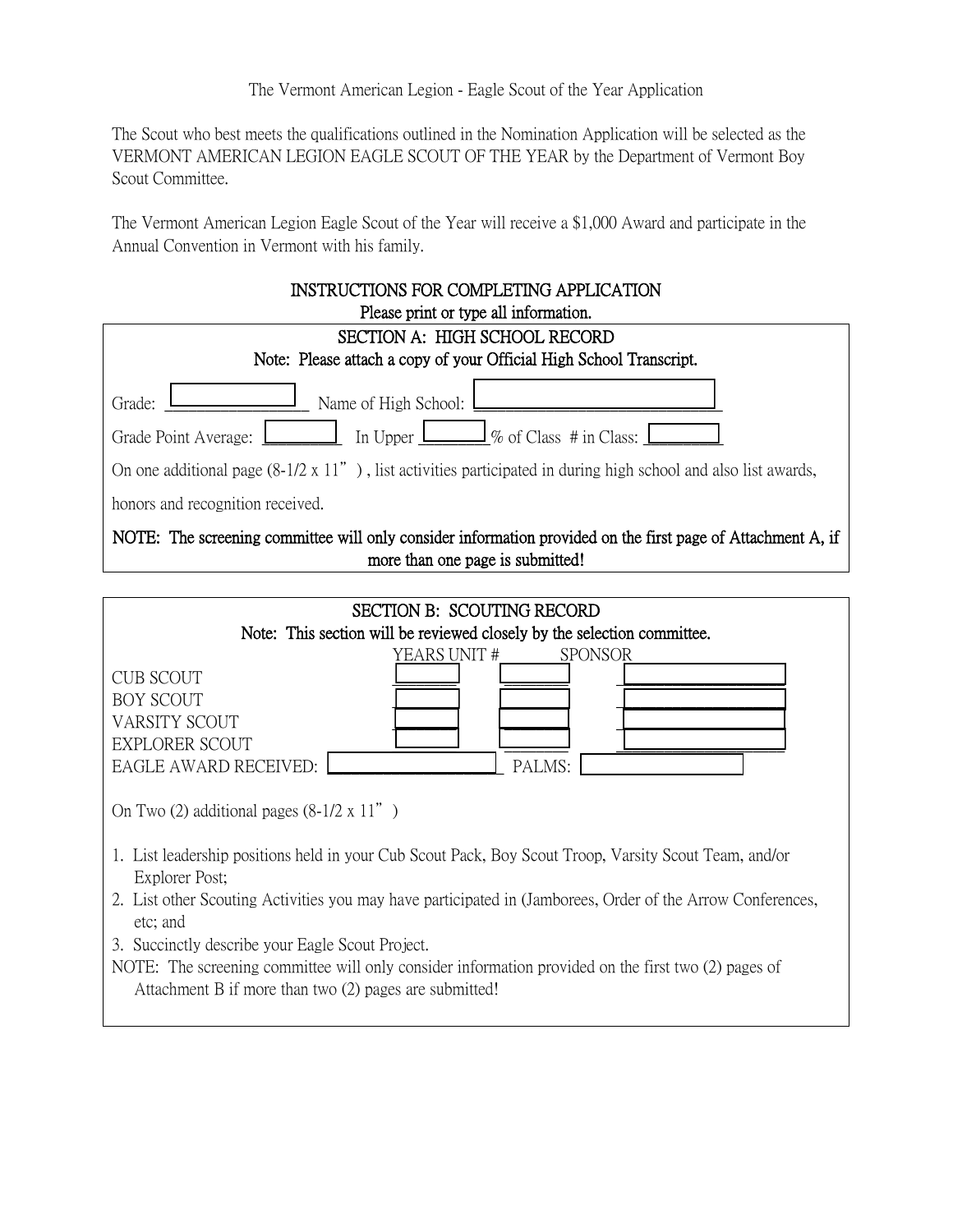### SECTION C: COMMUNITY PARTICIPATION RECORD

On one (1) additional page  $(8-1/2 \times 11)$ , list community organizations in which you have held membership, excluding High School and Scouting. Additionally list other activities that you were involved with that directly or indirectly improved life in your community.

#### NOTE: The screening committee will only consider information provided on the first page of Attachment C if more than one page is submitted!

### SECTION D: CAREER INTERESTS

On one (1) additional page  $(8-1/2 \times 11'')$ , describe your career interests and/or goals. The Selection Committee realizes that in many cases, applicants will not have decided on career goals, however, complete this section to the best of your ability.

#### NOTE: The screening committee will only consider information provided on the first page of Attachment C if more than one page is submitted!

#### SECTION E: LETTERS OF RECOMMENDATION AND TESTIMONY

One (1) letter each from your school, your community and scouting must be included. Two (2) additional letters of recommendation and testimony may also be included. Please keep in mind that the letters of recommendation are an important part of this application and will be carefully reviewed by the selection committee.

NOTE: The screening committee will only consider three (3) required letters AND two (2) additional letters of recommendation if more than five (5) letters of recommendation are submitted!

The Vermont American Legion - Eagle Scout of the Year Application

#### AUTHORIZATION

#### CERTIFICATION BY EAGLE SCOUT

I certify to the accuracy of the foregoing facts. If selected, I will be free to travel to the American Legion Annual Convention to participate in the formal presentation of the scholarship and I will do this representing The American Legion and The Boy Scouts of America.

 $\_$  , and the set of the set of the set of the set of the set of the set of the set of the set of the set of the set of the set of the set of the set of the set of the set of the set of the set of the set of the set of th

SIGNATURE OF EAGLE SCOUT DATE